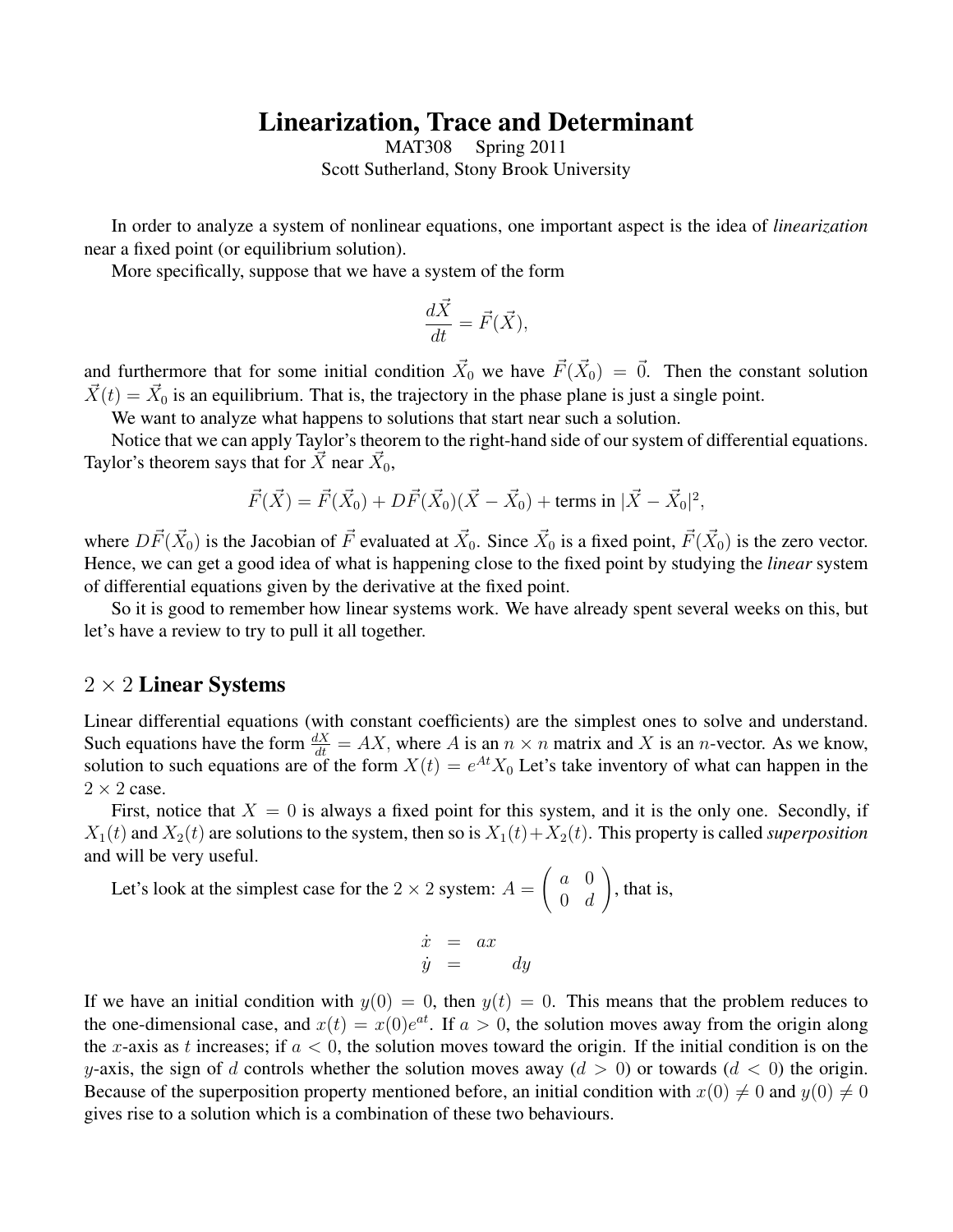

A large number of linear systems behave very similarly to the cases above, except the straight-line solutions may not lie exactly along the coordinate axes.

Suppose there is a solution of  $\dot{X} = AX$  which lies along a straight line, that is, along some vector  $\vec{v}$ . Because the system is linear, this means the tangent vectors to this solution must be of the form  $\lambda X$ for some number  $\lambda$ . Such a number  $\lambda$  is called an *eigenvalue*, and the corresponding vector  $\vec{v}$  is the corresponding *eigenvector*. Note that in the case above, we had eigenvalues a and d with eigenvectors  $[1, 0]$  and  $[0, 1]$ .

To find the eigenvalues, we need to solve

$$
AX = \lambda X
$$
, or equivalently,  $(A - \lambda I)X = 0$ .

This can only happen if X is the zero vector, or the determinant of  $A - \lambda I$  is zero. In the latter case, we must have

$$
(a - \lambda)(d - \lambda) - bc = 0,
$$

That is,

$$
\lambda^2 - (a+d)\lambda + (ad - bc) = 0.
$$

Using the quadratic formula, we see that the eigenvalues must be

$$
\lambda = \frac{(a+d) \pm \sqrt{(a+d)^2 - 4(ad - bc)}}{2}.
$$

The quantity  $a + d$  is called the *trace* of A (more generally, the trace of a matrix is the sum of diagonal entries), and  $ad - bc$  is the determinant of A. The eigenvalues of a 2 × 2 matrix can be expressed in terms of the trace and the determinant<sup>[1](#page-1-0)</sup> as

$$
\frac{Tr A \pm \sqrt{(Tr A)^2 - 4 \det A}}{2}.
$$

We'll use this form again in a little while.

For linear systems, the eigenvalues determine the ultimate fate of solutions to the ODE. From the above, it should be clear that there are always two eigenvalues for a  $2 \times 2$  matrix (although sometimes there might be a double eigenvalue, when  $(TrA)^2 - 4 \det A = 0$ ). Let's call them  $\lambda_1$  and  $\lambda_2$ .

We've already seen prototypical examples where the eigenvalues are real, nonzero, and distinct. But what if the eigenvalues are complex conjugate (which happens when  $(TrA)^2 < 4 \cdot det A$ )? In this case, there is no straight line solution in the reals. Instead, solutions turn around the origin. If the real part of

<span id="page-1-0"></span><sup>&</sup>lt;sup>1</sup>It is true for all matrices that the trace is the sum of the eigenvalues, and the determinant is their product.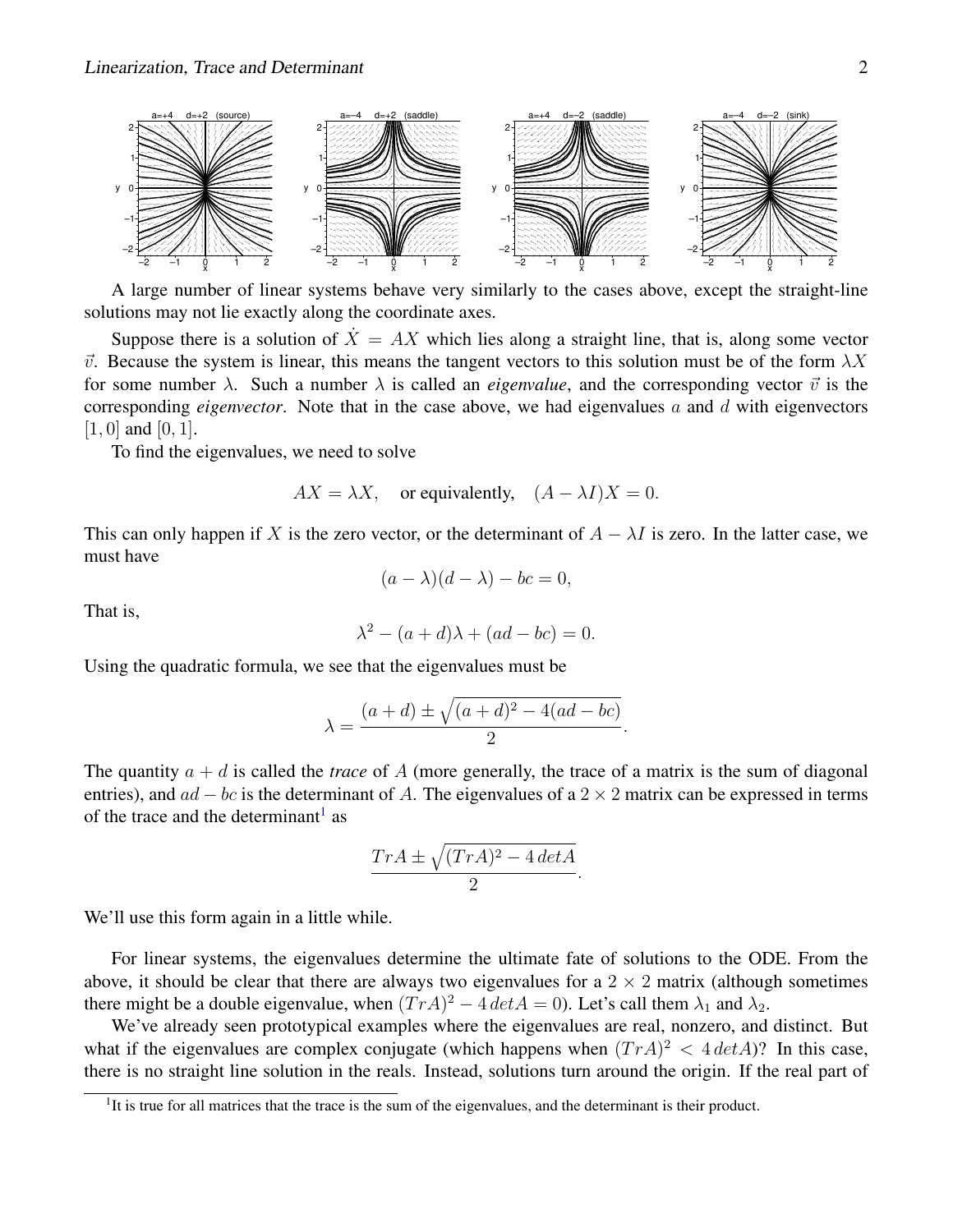the eigenvalues is positive, solutions spiral away from the origin, and if it is negative, they spiral towards it. If the eigenvalues are purely imaginary, the solutions neither move in nor out; rather, they circle around the origin.

We can summarize this in the table below. We are skipping over dealing with the degenerate cases, when  $\lambda_1 = \lambda_2$  and when one of the eigenvalues is zero.



Finally, we remark that there is a convenient way to organize this information into a single diagram. Since the eigenvalues of A can be written as

$$
\frac{Tr A \pm \sqrt{(Tr A)^2 - 4 \det A}}{2},
$$

we can consider the matrix  $\vec{A}$  as being a point in the Trace-Determinant plane. Then the curve where  $(TrA)^2 = 4 \det A$  is a parabola. If A is above this parabola, it has complex eigenvalues. Furthermore, if the determinant is negative, we must have a saddle because<sup>[2](#page-2-0)</sup>  $\sqrt{(Tr A)^2 - 4 \det A} > Tr A$ , which means there is one positive and one negative eigenvalue. Finally, if the determinant is positive, the eigenvalues (or their real part, if they are complex) is the same sign as the trace of A. This is summarized this in the diagram below.



saddle

An animation of this can be found at http://www.math.sunysb.edu/~scott/mat308. [spr11/demovie.html](http://www.math.sunysb.edu/~scott/mat308.spr11/demovie.html).

<span id="page-2-0"></span><sup>&</sup>lt;sup>2</sup> Since the determinant is the product of the eigenvalues, the only way it can be negative is if they are of opposite signs.